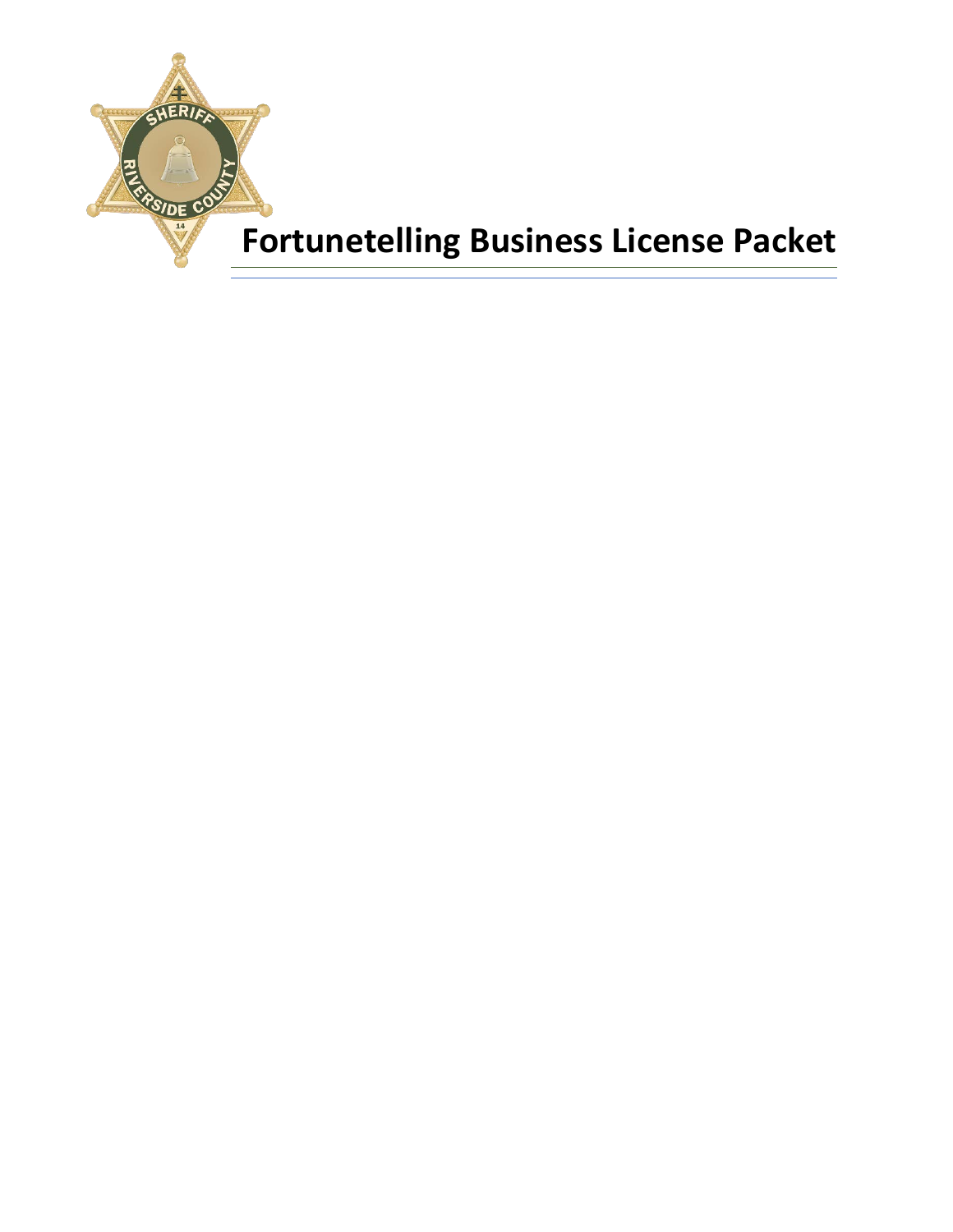

 **Riverside County Sheriff Special Investigations Bureau P.O. Box 1267 Riverside, CA 92502 (951) 955-1700**

# **FORTUNETELLING BUSINESS LICENSE REQUIREMENTS**

The following information has been established for those persons applying for a Fortunetelling Business License for Riverside County. Enclosed you will find Riverside County Ordinance 508, Regulating Fortunetelling and the initial Fortunetelling application.

- 1. Complete application thoroughly, can be typed or filled out in **BLACK INK.**
- 2. One (1) color passport photo required.
- 3. Fee for Fortune-Telling License is \$162.00. **These fees are non-refundable.**
- 4. Fees are payable to **Riverside County Sheriff's Department**, by money order or certified cashiers check. **\*No personal checks or cash are accepted.**

Once you have completed the application, print and sign (must have handwritten signature) Mail application to: **Riverside County Sheriff – SIB Attention: Licensing P.O. Box 1267 Riverside, CA 92502**

If you have any questions, please contact me [licensing@riversidesheriff.org](mailto:licensing@riversidesheriff.org) or 951.955.1708.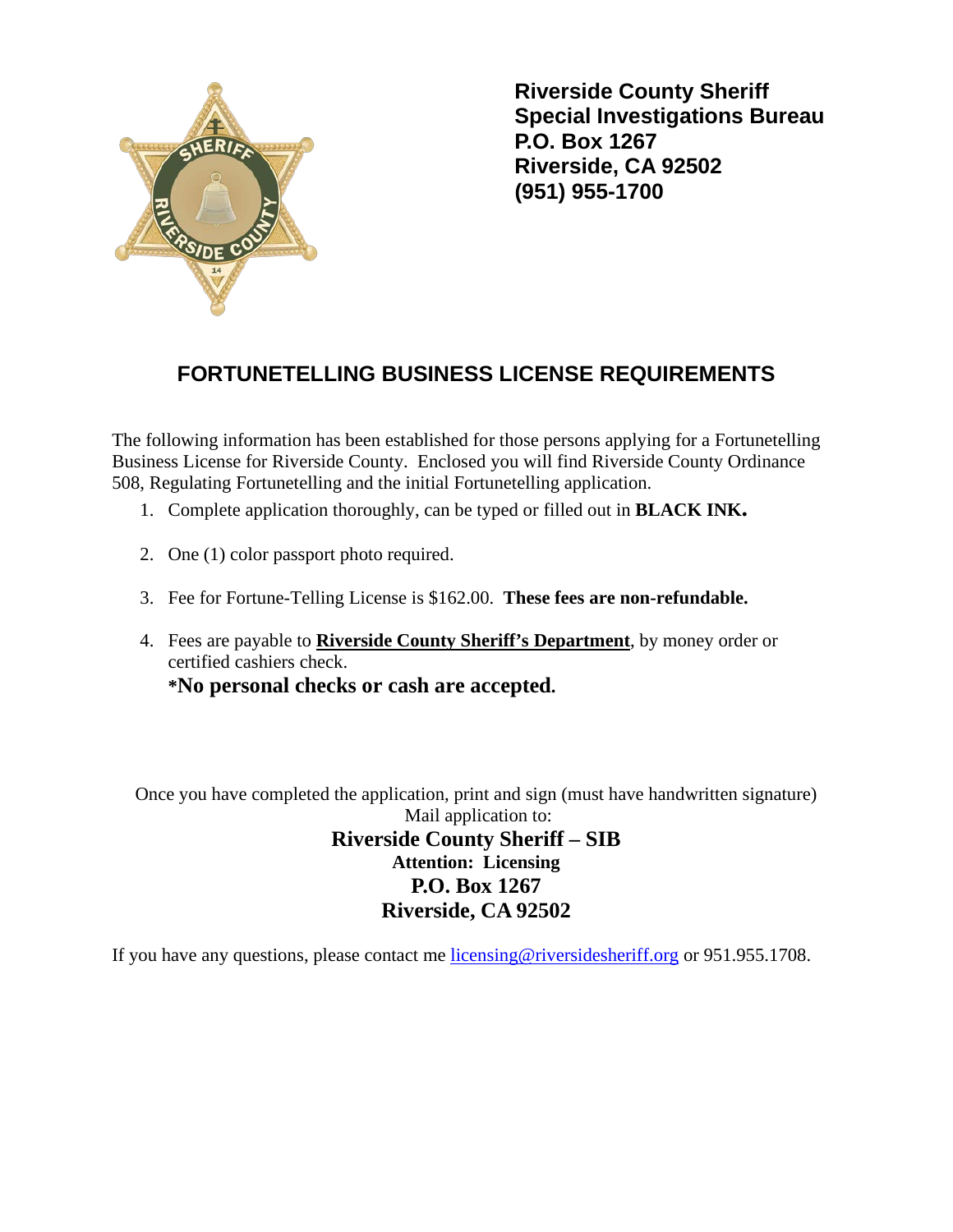## **RIVERSIDE COUNTY SHERIFF'S DEPARTMENT**

**APPLICATION FOR FORTUNETELLING LICENSE**

P.O. Box 1267

Riverside, California 92502

#### □ APPLICATION FOR FORTUNETELLING LICENSE- \$162.00

#### *APPLICANTS MUST ANSWER ALL QUESTIONS FOR BACKGROUND INVESTIGATION*

| <b>EMPLOYER</b> | (Name of Fortunetelling Business) |                             |
|-----------------|-----------------------------------|-----------------------------|
|                 |                                   | □ Approved<br>□ Disapproved |
| Name            |                                   |                             |
|                 |                                   | Receipt No.                 |
| Address         |                                   | File No.                    |
|                 |                                   |                             |
| Phone           |                                   | DEPARTMENT USE ONLY         |
|                 |                                   |                             |

#### **PERSONAL**

*The following information is required of you for verification and contact purposes:*

| Name (Please print or type)                                   |                                                                                                                                                                                                 |            |                           |     |
|---------------------------------------------------------------|-------------------------------------------------------------------------------------------------------------------------------------------------------------------------------------------------|------------|---------------------------|-----|
| Last                                                          | First                                                                                                                                                                                           |            | Middle                    |     |
|                                                               | Other names (including nicknames) you have used or been known by                                                                                                                                |            |                           |     |
| Address at which you can be contacted                         |                                                                                                                                                                                                 |            |                           |     |
| Number                                                        | Street                                                                                                                                                                                          | City       | State                     | Zip |
| Local phone number(s) at which you can be contacted           |                                                                                                                                                                                                 |            |                           |     |
|                                                               | Hrs. you can be contacted ____________________                                                                                                                                                  |            | Hrs. you can be contacted |     |
| <b>Birthdate</b><br>Month<br>Day<br>Year                      | U.S. Citizenship is not required. However, proof is required that you are a legal resident in this Country. Can you provide such<br>$\Box$ Yes<br>$\Box$ No<br>documentation?                   |            |                           |     |
| <b>Social Security Number</b>                                 | In accordance with the Federal Privacy Act of 1974, disclosure is voluntary. The Social Security Number will be used for identification<br>purposes to ensure that proper records are obtained. |            |                           |     |
| For purposes of identification, please provide the following: |                                                                                                                                                                                                 |            |                           |     |
| Height                                                        | Weight                                                                                                                                                                                          | Hair Color | Eye Color                 |     |
| Scars, tattoos, or other distinguishing marks                 |                                                                                                                                                                                                 |            |                           |     |

#### **EXPERIENCE AND EMPLOYMENT**

*Beginning with your most current employment, please list all jobs (including part-time, temporary, and voluntary positions) you have held in the past 10 years. (For purposes of this personal history statement, voluntary work should be included as employment). For identification and verification, please indicate the nature of the activity, i.e., full-time or voluntary. If you have had intervening periods of military service or unemployment, please list those periods in sequence in the space provided.*

| Dates of employment   | Name and address of employer                   | Name of Supervisor      |  |
|-----------------------|------------------------------------------------|-------------------------|--|
| From<br>To            |                                                |                         |  |
| Mo. Yr.<br>Yr.<br>Mo. | Telephone number of employer (                 | Name(s) of co-worker(s) |  |
| $\Box$ Full-time      | Titles or duties (for identification purposes) |                         |  |
| $\Box$ Part-time      |                                                |                         |  |
| $\Box$ Voluntary      |                                                |                         |  |
| Reason for leaving    |                                                |                         |  |
|                       |                                                |                         |  |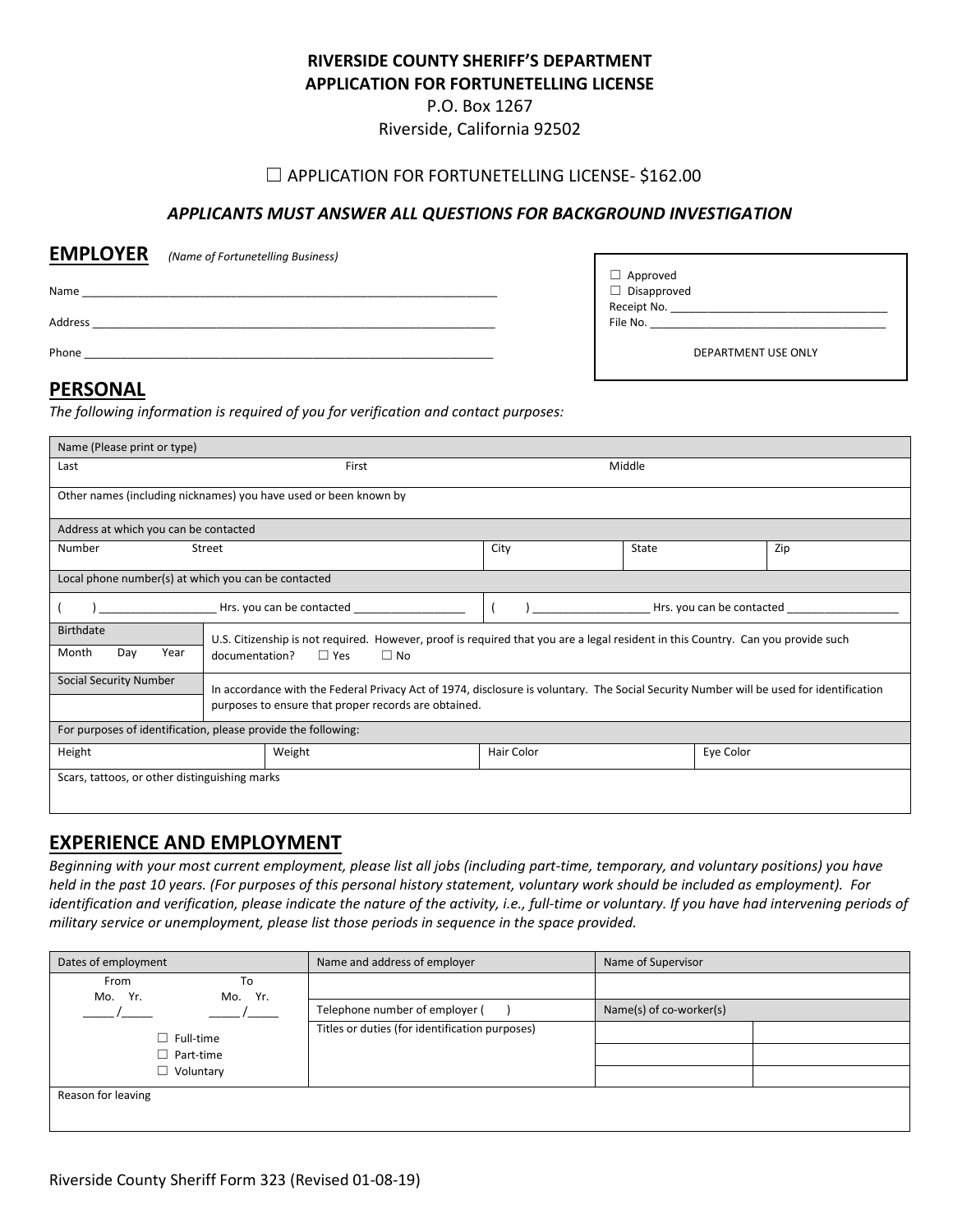# **EXPERIENCE AND EMPLOYMENT - continued**

| Dates of employment                 | Name and address of employer                   | Name of Supervisor      |  |
|-------------------------------------|------------------------------------------------|-------------------------|--|
| From<br>To<br>Mo. Yr.<br>Yr.<br>Mo. |                                                |                         |  |
|                                     | Telephone number of employer (                 | Name(s) of co-worker(s) |  |
| $\Box$ Full-time                    | Titles or duties (for identification purposes) |                         |  |
| $\Box$ Part-time                    |                                                |                         |  |
| $\Box$ Voluntary                    |                                                |                         |  |
| Reason for leaving                  |                                                |                         |  |
|                                     |                                                |                         |  |

| Dates of employment              | Name and address of employer                   | Name of Supervisor      |  |
|----------------------------------|------------------------------------------------|-------------------------|--|
| From<br>To<br>Mo. Yr.<br>Mo. Yr. |                                                |                         |  |
|                                  | Telephone number of employer (                 | Name(s) of co-worker(s) |  |
| $\Box$ Full-time                 | Titles or duties (for identification purposes) |                         |  |
| $\Box$ Part-time                 |                                                |                         |  |
| $\Box$ Voluntary                 |                                                |                         |  |
| Reason for leaving               |                                                |                         |  |
|                                  |                                                |                         |  |

| Dates of employment              | Name and address of employer                   | Name of Supervisor      |  |
|----------------------------------|------------------------------------------------|-------------------------|--|
| From<br>To<br>Mo. Yr.<br>Mo. Yr. |                                                |                         |  |
|                                  | Telephone number of employer (                 | Name(s) of co-worker(s) |  |
| $\Box$ Full-time                 | Titles or duties (for identification purposes) |                         |  |
| $\Box$ Part-time                 |                                                |                         |  |
| $\Box$ Voluntary                 |                                                |                         |  |
| Reason for leaving               |                                                |                         |  |
|                                  |                                                |                         |  |

| Dates of employment                 | Name and address of employer                   | Name of Supervisor      |  |
|-------------------------------------|------------------------------------------------|-------------------------|--|
| From<br>To<br>Mo. Yr.<br>Yr.<br>Mo. |                                                |                         |  |
|                                     | Telephone number of employer (                 | Name(s) of co-worker(s) |  |
| $\Box$ Full-time                    | Titles or duties (for identification purposes) |                         |  |
| $\Box$ Part-time                    |                                                |                         |  |
| $\Box$ Voluntary                    |                                                |                         |  |
| Reason for leaving                  |                                                |                         |  |
|                                     |                                                |                         |  |

| Dates of employment              | Name and address of employer                   | Name of Supervisor      |  |
|----------------------------------|------------------------------------------------|-------------------------|--|
| From<br>To<br>Mo. Yr.<br>Mo. Yr. |                                                |                         |  |
|                                  | Telephone number of employer (                 | Name(s) of co-worker(s) |  |
| $\Box$ Full-time                 | Titles or duties (for identification purposes) |                         |  |
| $\Box$ Part-time                 |                                                |                         |  |
| $\Box$ Voluntary                 |                                                |                         |  |
| Reason for leaving               |                                                |                         |  |
|                                  |                                                |                         |  |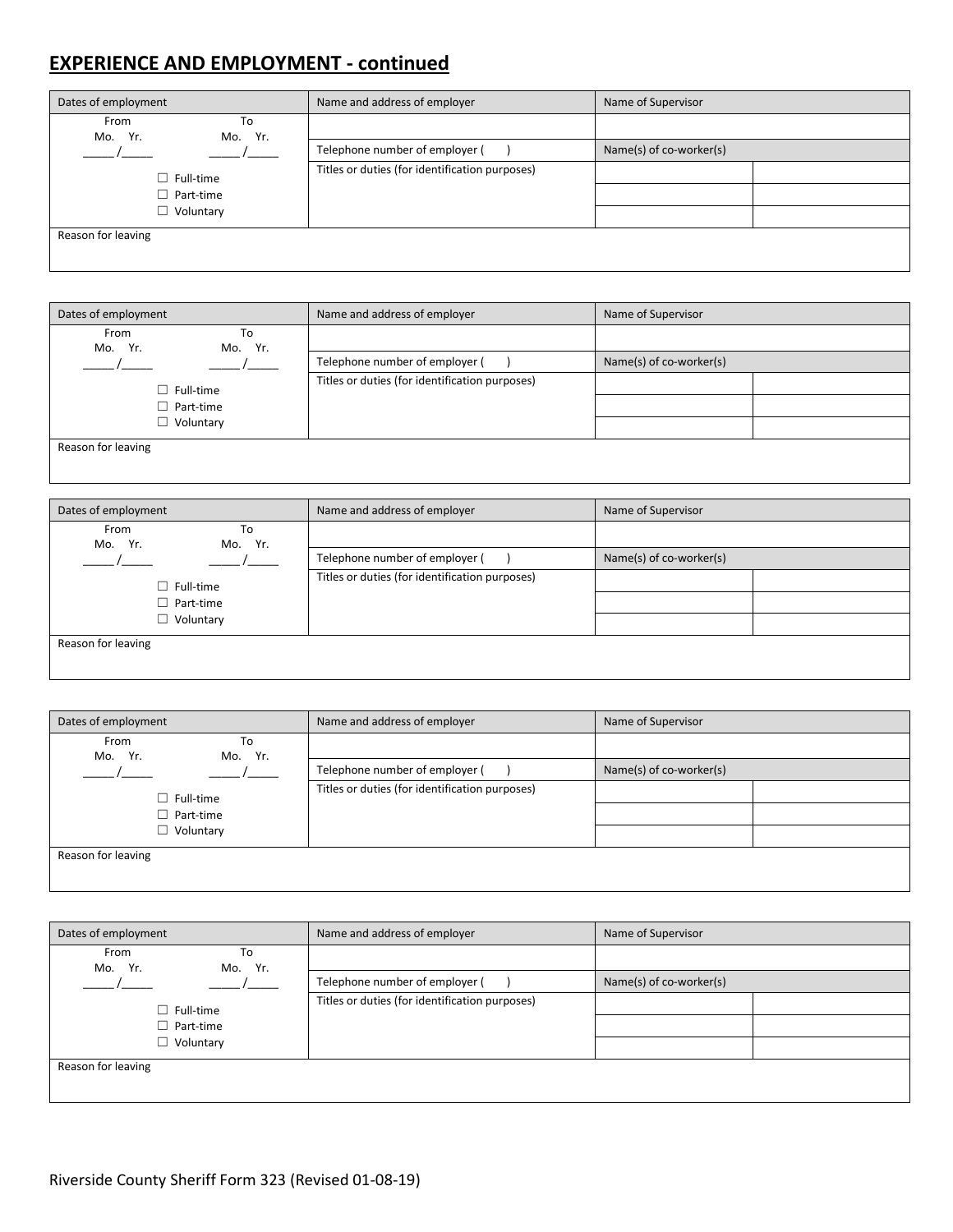#### **EDUCATION**

*Please indicate below all the schools you have attended beginning with high school. During the background investigation, persons who have known you in a learning environment will be contacted. A review of your school records may be made in conjunction with those contacts.*

| Name of School | Location of School (City and State) | Dates Attended |    | School References (teachers, counselors, etc.) |
|----------------|-------------------------------------|----------------|----|------------------------------------------------|
|                |                                     | From           | To |                                                |
|                |                                     |                |    |                                                |
|                |                                     |                |    |                                                |
|                |                                     |                |    |                                                |
|                |                                     |                |    |                                                |
|                |                                     |                |    |                                                |
|                |                                     |                |    |                                                |
|                |                                     |                |    |                                                |

*Have you ever been suspended or expelled from any high school or post-secondary school? (Post-secondary schools include colleges and universities, graduate schools, business and vocational schools – any formal education beyond the high school level.)*

\_\_\_\_\_\_\_\_\_\_\_\_\_\_\_\_\_\_\_\_\_\_\_\_\_\_\_\_\_\_\_\_\_\_\_\_\_\_\_\_\_\_\_\_\_\_\_\_\_\_\_\_\_\_\_\_\_\_\_\_\_\_\_\_\_\_\_\_\_\_\_\_\_\_\_\_\_\_\_ \_\_\_\_\_\_\_\_\_\_\_\_\_\_\_\_\_\_\_\_\_\_\_\_\_\_\_\_\_\_\_\_\_\_\_\_\_\_\_\_\_\_\_\_\_\_\_\_\_\_\_\_\_\_\_\_\_\_\_\_\_\_\_\_\_\_\_\_\_\_\_\_\_\_\_\_\_\_\_ \_\_\_\_\_\_\_\_\_\_\_\_\_\_\_\_\_\_\_\_\_\_\_\_\_\_\_\_\_\_\_\_\_\_\_\_\_\_\_\_\_\_\_\_\_\_\_\_\_\_\_\_\_\_\_\_\_\_\_\_\_\_\_\_\_\_\_\_\_\_\_\_\_\_\_\_\_\_\_ \_\_\_\_\_\_\_\_\_\_\_\_\_\_\_\_\_\_\_\_\_\_\_\_\_\_\_\_\_\_\_\_\_\_\_\_\_\_\_\_\_\_\_\_\_\_\_\_\_\_\_\_\_\_\_\_\_\_\_\_\_\_\_\_\_\_\_\_\_\_\_\_\_\_\_\_\_\_\_ \_\_\_\_\_\_\_\_\_\_\_\_\_\_\_\_\_\_\_\_\_\_\_\_\_\_\_\_\_\_\_\_\_\_\_\_\_\_\_\_\_\_\_\_\_\_\_\_\_\_\_\_\_\_\_\_\_\_\_\_\_\_\_\_\_\_\_\_\_\_\_\_\_\_\_\_\_\_\_ \_\_\_\_\_\_\_\_\_\_\_\_\_\_\_\_\_\_\_\_\_\_\_\_\_\_\_\_\_\_\_\_\_\_\_\_\_\_\_\_\_\_\_\_\_\_\_\_\_\_\_\_\_\_\_\_\_\_\_\_\_\_\_\_\_\_\_\_\_\_\_\_\_\_\_\_\_\_\_ \_\_\_\_\_\_\_\_\_\_\_\_\_\_\_\_\_\_\_\_\_\_\_\_\_\_\_\_\_\_\_\_\_\_\_\_\_\_\_\_\_\_\_\_\_\_\_\_\_\_\_\_\_\_\_\_\_\_\_\_\_\_\_\_\_\_\_\_\_\_\_\_\_\_\_\_\_\_\_

☐ Yes ☐ No If "yes," please explain (include school, date, and circumstances). **\_\_\_\_\_\_\_\_\_\_\_\_\_\_\_\_\_\_\_\_\_\_\_\_\_\_\_\_\_\_\_\_\_\_\_\_\_**

#### **RELATIVES, REFERENCES, & ACQUAINTANCES**

*In the space below, list 3-5 individuals as references who have knowledge of you and your qualifications.*

| Name | Address where person can be contacted<br>(Include City, State and Zip Code) | Telephone at which person can be contacted       |  |
|------|-----------------------------------------------------------------------------|--------------------------------------------------|--|
|      | $\Box$ Other<br>$\Box$ Home $\Box$ Work                                     | $\Box$ Other<br>$\square$ Work<br>$\Box$ Home    |  |
|      | $\Box$ Other<br>$\Box$ Home $\Box$ Work                                     | $\square$ Work<br>$\Box$ Other<br>$\square$ Home |  |
|      | $\Box$ Other<br>$\Box$ Home<br>$\square$ Work                               | $\square$ Work<br>$\Box$ Other<br>$\square$ Home |  |
|      | $\Box$ Other<br>$\Box$ Home $\Box$ Work                                     | $\square$ Work<br>$\Box$ Other<br>$\square$ Home |  |
|      | $\Box$ Other<br>$\square$ Work<br>$\square$ Home                            | $\Box$ Other<br>$\square$ Work<br>$\square$ Home |  |

\_\_\_\_\_\_\_\_\_\_\_\_\_\_\_\_\_\_\_\_\_\_\_\_\_\_\_\_\_\_\_\_\_\_\_\_\_\_\_\_\_\_\_\_\_\_\_\_\_\_\_\_\_\_\_\_\_\_\_\_\_\_\_\_\_\_\_\_\_\_\_\_\_\_\_\_\_\_\_\_\_\_\_\_\_\_\_\_\_\_\_\_ \_\_\_\_\_\_\_\_\_\_\_\_\_\_\_\_\_\_\_\_\_\_\_\_\_\_\_\_\_\_\_\_\_\_\_\_\_\_\_\_\_\_\_\_\_\_\_\_\_\_\_\_\_\_\_\_\_\_\_\_\_\_\_\_\_\_\_\_\_\_\_\_\_\_\_\_\_\_\_\_\_\_\_\_\_\_\_\_\_\_\_\_ \_\_\_\_\_\_\_\_\_\_\_\_\_\_\_\_\_\_\_\_\_\_\_\_\_\_\_\_\_\_\_\_\_\_\_\_\_\_\_\_\_\_\_\_\_\_\_\_\_\_\_\_\_\_\_\_\_\_\_\_\_\_\_\_\_\_\_\_\_\_\_\_\_\_\_\_\_\_\_\_\_\_\_\_\_\_\_\_\_\_\_\_ \_\_\_\_\_\_\_\_\_\_\_\_\_\_\_\_\_\_\_\_\_\_\_\_\_\_\_\_\_\_\_\_\_\_\_\_\_\_\_\_\_\_\_\_\_\_\_\_\_\_\_\_\_\_\_\_\_\_\_\_\_\_\_\_\_\_\_\_\_\_\_\_\_\_\_\_\_\_\_\_\_\_\_\_\_\_\_\_\_\_\_\_ \_\_\_\_\_\_\_\_\_\_\_\_\_\_\_\_\_\_\_\_\_\_\_\_\_\_\_\_\_\_\_\_\_\_\_\_\_\_\_\_\_\_\_\_\_\_\_\_\_\_\_\_\_\_\_\_\_\_\_\_\_\_\_\_\_\_\_\_\_\_\_\_\_\_\_\_\_\_\_\_\_\_\_\_\_\_\_\_\_\_\_\_

*List any training in first aid, medical experience, certificate(s) or card(s) held.*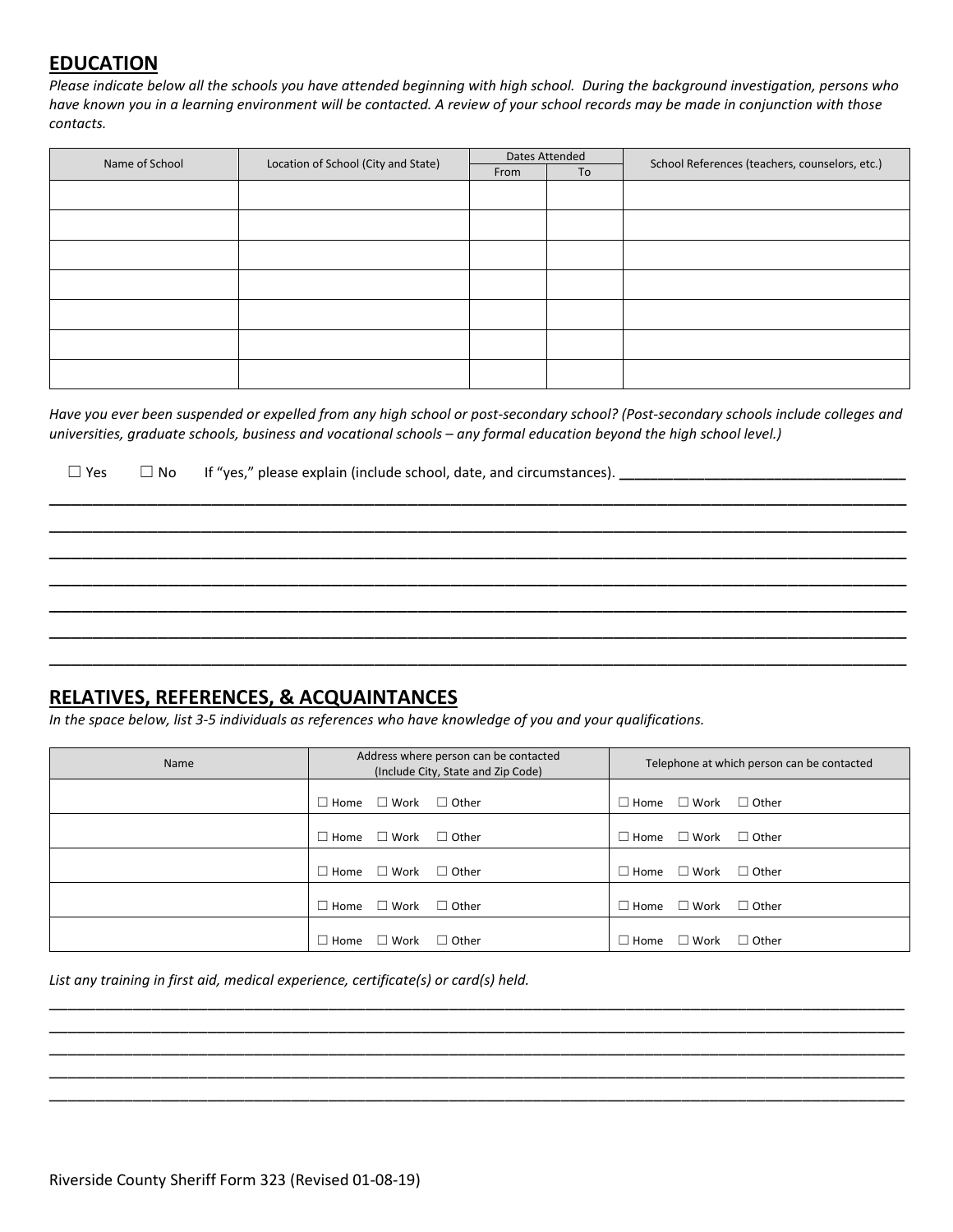## **RESIDENCE**

*List all residences during the last 10 years (list no information prior to your 15th birthday). Begin with your most current residence.*

| Address of Residence | City, State & Zip Code | Dates |    | If rented, give name & address of person responsible |
|----------------------|------------------------|-------|----|------------------------------------------------------|
|                      |                        | From  | To | for the collection of rent.                          |
|                      |                        |       |    |                                                      |
|                      |                        |       |    |                                                      |
|                      |                        |       |    |                                                      |
|                      |                        |       |    |                                                      |
|                      |                        |       |    |                                                      |
|                      |                        |       |    |                                                      |
|                      |                        |       |    |                                                      |
|                      |                        |       |    |                                                      |
|                      |                        |       |    |                                                      |
|                      |                        |       |    |                                                      |
|                      |                        |       |    |                                                      |
|                      |                        |       |    |                                                      |
|                      |                        |       |    |                                                      |
|                      |                        |       |    |                                                      |

# **MOTOR VEHICLE OPERATION**

| California driver license number                          |                                       | <b>Expiration Date</b>                                                    |                                       |  |
|-----------------------------------------------------------|---------------------------------------|---------------------------------------------------------------------------|---------------------------------------|--|
|                                                           |                                       |                                                                           |                                       |  |
| Name under which license was granted                      |                                       |                                                                           |                                       |  |
|                                                           |                                       |                                                                           |                                       |  |
|                                                           |                                       | List other states where you have been licensed to operate a motor vehicle |                                       |  |
| State                                                     | State                                 | State                                                                     | State                                 |  |
| Name under which license was granted.                     | Name under which license was granted. | Name under which license was granted.                                     | Name under which license was granted. |  |
|                                                           |                                       |                                                                           |                                       |  |
| Have you ever been refused a driver license by any state? | $\square$ Yes<br>$\Box$ No            | If "yes," please explain (include, when, where, and why).                 |                                       |  |
|                                                           |                                       |                                                                           |                                       |  |
|                                                           |                                       |                                                                           |                                       |  |
|                                                           |                                       |                                                                           |                                       |  |
|                                                           |                                       |                                                                           |                                       |  |
|                                                           |                                       |                                                                           |                                       |  |
|                                                           |                                       |                                                                           |                                       |  |
|                                                           |                                       |                                                                           |                                       |  |
|                                                           |                                       |                                                                           |                                       |  |
|                                                           |                                       |                                                                           |                                       |  |
|                                                           |                                       |                                                                           |                                       |  |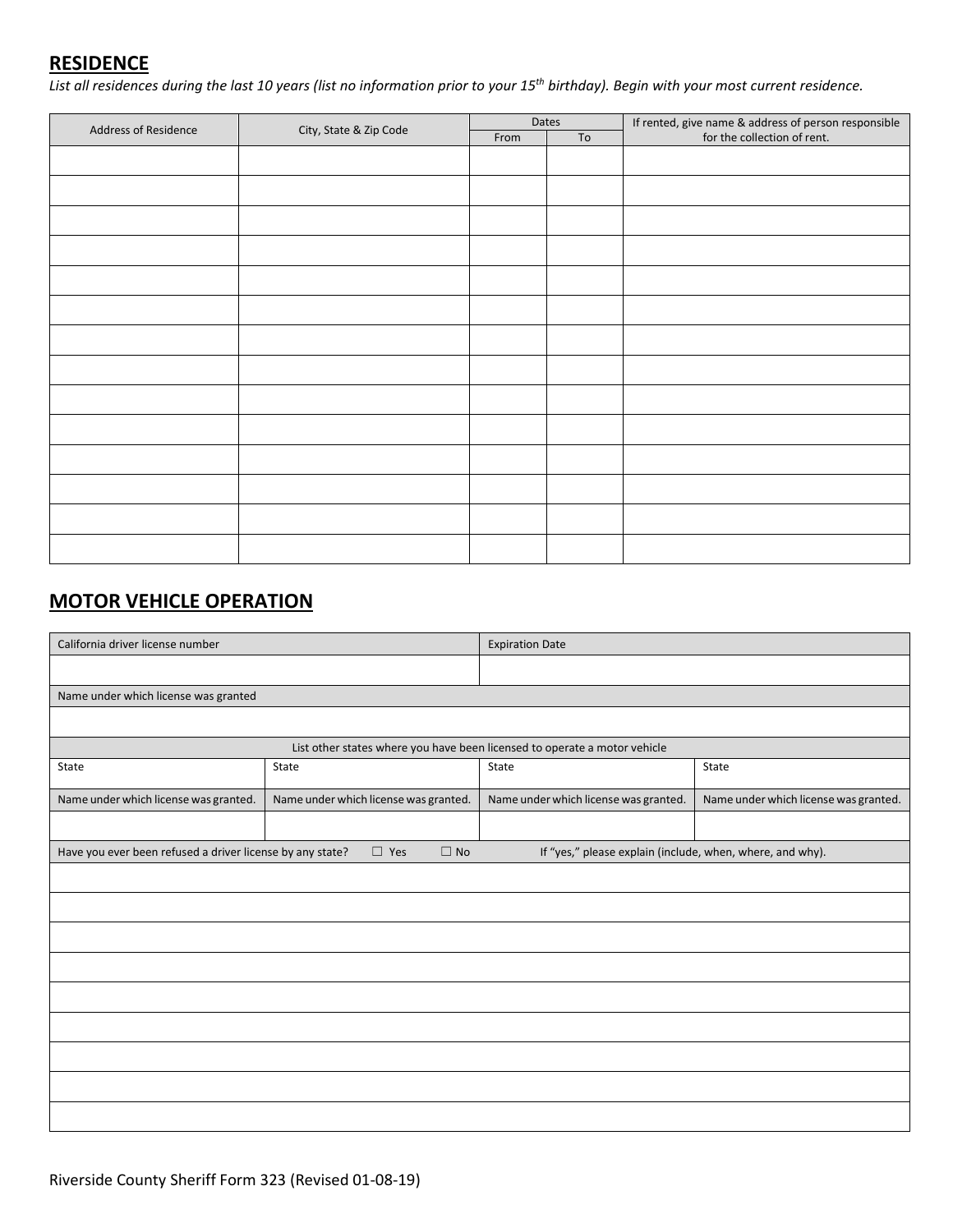Have you ever been detained, held, arrested, indicted, or summoned into court as a defendant in a criminal proceeding; or convicted, fined, imprisoned, or placed on probation; or have you ever been ordered to deposit bail or collateral for the violation of any law, police regulation or ordinance (excluding minor traffic violations for which fine of \$25.00 or less was imposed)?  $□$  Yes  $□$  No

If "yes," list the date, nature of the offense or violation, name and location of court or place of hearing, and penalty imposed or disposition of each case. (If necessary, add separate sheet).

\_\_\_\_\_\_\_\_\_\_\_\_\_\_\_\_\_\_\_\_\_\_\_\_\_\_\_\_\_\_\_\_\_\_\_\_\_\_\_\_\_\_\_\_\_\_\_\_\_\_\_\_\_\_\_\_\_\_\_\_\_\_\_\_\_\_\_\_\_\_\_\_\_\_\_\_\_\_\_\_\_\_\_\_\_\_\_\_\_\_\_\_ \_\_\_\_\_\_\_\_\_\_\_\_\_\_\_\_\_\_\_\_\_\_\_\_\_\_\_\_\_\_\_\_\_\_\_\_\_\_\_\_\_\_\_\_\_\_\_\_\_\_\_\_\_\_\_\_\_\_\_\_\_\_\_\_\_\_\_\_\_\_\_\_\_\_\_\_\_\_\_\_\_\_\_\_\_\_\_\_\_\_\_\_ \_\_\_\_\_\_\_\_\_\_\_\_\_\_\_\_\_\_\_\_\_\_\_\_\_\_\_\_\_\_\_\_\_\_\_\_\_\_\_\_\_\_\_\_\_\_\_\_\_\_\_\_\_\_\_\_\_\_\_\_\_\_\_\_\_\_\_\_\_\_\_\_\_\_\_\_\_\_\_\_\_\_\_\_\_\_\_\_\_\_\_\_ \_\_\_\_\_\_\_\_\_\_\_\_\_\_\_\_\_\_\_\_\_\_\_\_\_\_\_\_\_\_\_\_\_\_\_\_\_\_\_\_\_\_\_\_\_\_\_\_\_\_\_\_\_\_\_\_\_\_\_\_\_\_\_\_\_\_\_\_\_\_\_\_\_\_\_\_\_\_\_\_\_\_\_\_\_\_\_\_\_\_\_\_ \_\_\_\_\_\_\_\_\_\_\_\_\_\_\_\_\_\_\_\_\_\_\_\_\_\_\_\_\_\_\_\_\_\_\_\_\_\_\_\_\_\_\_\_\_\_\_\_\_\_\_\_\_\_\_\_\_\_\_\_\_\_\_\_\_\_\_\_\_\_\_\_\_\_\_\_\_\_\_\_\_\_\_\_\_\_\_\_\_\_\_\_

Are you now or have you ever been addicted to the use of habit forming drugs or narcotics (e.g., barbiturates, heroin, etc.)?  $\Box$  Yes  $\Box$  No Have you attempted suicide by any drug or narcotic?  $\Box$  Yes  $\Box$  No

\_\_\_\_\_\_\_\_\_\_\_\_\_\_\_\_\_\_\_\_\_\_\_\_\_\_\_\_\_\_\_\_\_\_\_\_\_\_\_\_\_\_\_\_\_\_\_\_\_\_\_\_\_\_\_\_\_\_\_\_\_\_\_\_\_\_\_\_\_\_\_\_\_\_\_\_\_\_\_\_\_\_\_\_\_\_\_\_\_\_\_\_ \_\_\_\_\_\_\_\_\_\_\_\_\_\_\_\_\_\_\_\_\_\_\_\_\_\_\_\_\_\_\_\_\_\_\_\_\_\_\_\_\_\_\_\_\_\_\_\_\_\_\_\_\_\_\_\_\_\_\_\_\_\_\_\_\_\_\_\_\_\_\_\_\_\_\_\_\_\_\_\_\_\_\_\_\_\_\_\_\_\_\_\_ \_\_\_\_\_\_\_\_\_\_\_\_\_\_\_\_\_\_\_\_\_\_\_\_\_\_\_\_\_\_\_\_\_\_\_\_\_\_\_\_\_\_\_\_\_\_\_\_\_\_\_\_\_\_\_\_\_\_\_\_\_\_\_\_\_\_\_\_\_\_\_\_\_\_\_\_\_\_\_\_\_\_\_\_\_\_\_\_\_\_\_\_ \_\_\_\_\_\_\_\_\_\_\_\_\_\_\_\_\_\_\_\_\_\_\_\_\_\_\_\_\_\_\_\_\_\_\_\_\_\_\_\_\_\_\_\_\_\_\_\_\_\_\_\_\_\_\_\_\_\_\_\_\_\_\_\_\_\_\_\_\_\_\_\_\_\_\_\_\_\_\_\_\_\_\_\_\_\_\_\_\_\_\_\_ \_\_\_\_\_\_\_\_\_\_\_\_\_\_\_\_\_\_\_\_\_\_\_\_\_\_\_\_\_\_\_\_\_\_\_\_\_\_\_\_\_\_\_\_\_\_\_\_\_\_\_\_\_\_\_\_\_\_\_\_\_\_\_\_\_\_\_\_\_\_\_\_\_\_\_\_\_\_\_\_\_\_\_\_\_\_\_\_\_\_\_\_

If "yes" to either of the foregoing, please explain:

**BEFORE SIGNING THIS APPLICATION, EXAMINE EVERY ITEM TO MAKE SURE YOUR ANSWERS ARE BOTH COMPLETE AND ACCURATE. THE NECESSARY INVESTIGATION WILL THEREBY BE EXPEDITED. INTENTIONAL FALSE STATEMENTS WILL BE GROUNDS FOR DENIAL OR REVOCATION.** 

I have read, I am familiar with, and I understand the provisions of Riverside County Ordinance No. 596 and its rules and regulations. If this application is approved, I agree to abide by such provisions and any revisions that might be passed according to law.

*I hereby certify under penalty of perjury, a felony, that all entries made by me or under my direction in this application are true, complete, and correct to the best of my knowledge.*

Signature \_\_\_\_\_\_\_\_\_\_\_\_\_\_\_\_\_\_\_\_\_\_\_\_\_\_\_\_\_\_\_\_\_\_\_\_\_\_\_

Executed on The contract of the contract of the contract of the contract of the contract of the contract of the contract of the contract of the contract of the contract of the contract of the contract of the contract of th

CHAD BIANCO, SHERIFF - CORONER COUNTY OF RIVERSIDE

\_\_\_\_\_\_\_\_\_\_\_\_\_\_\_\_\_\_\_\_\_\_\_\_\_\_\_\_\_\_\_\_\_\_\_\_\_\_\_\_ Division Chief

Riverside County Sheriff Form 323 (Revised 01-08-19)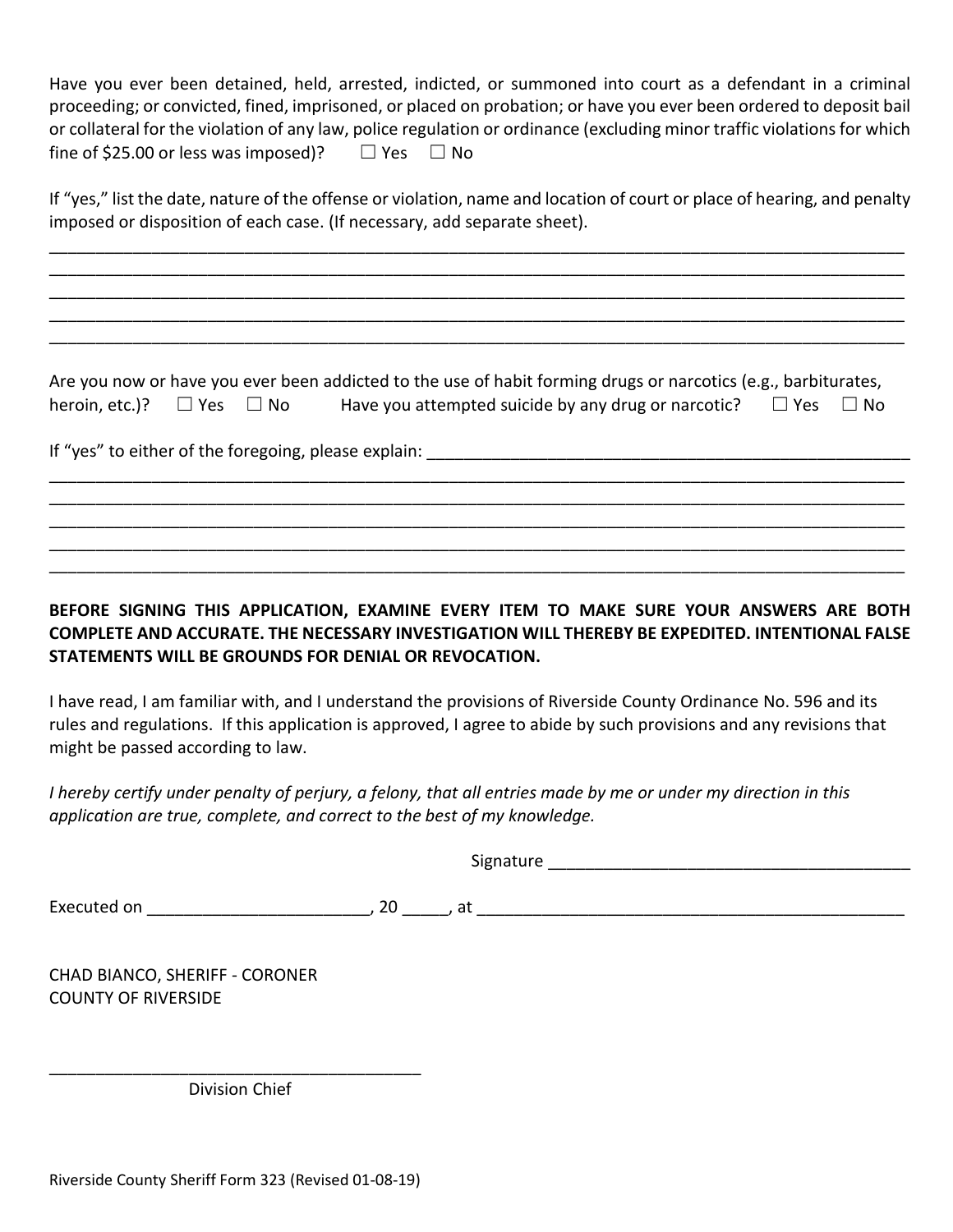#### **ORDINANCE NO. 508 (AS AMENDED THROUGH 508.2) AN ORDINANCE OF THE BOARD OF SUPERVISORS OF THE COUNTY OF RIVERSIDE, STATE OF CALIFORNIA, REGULATING FORTUNETELLING**

The Board of Supervisors of the County of Riverside, State of California, do ordain as follows:

### **Section 1. FINDINGS.**

- **A.** The County of Riverside finds that the regulation of the practice of fortunetelling is a matter of public concern.
- **B**. The County of Riverside finds that the peace and safety of its citizens is served by regulating the practice of fortunetelling.
- **C.** The adoption of this ordinance is in consideration of the findings as are enumerated in Section 1, subsection A and B, of this ordinance.

**Section 2. DEFINITIONS.** Whenever in this ordinance the following terms are used, they shall have the meanings respectively ascribed to them in this Section 2.

- **A. Establishment** means the premises, location or place advertised or used or proposed to be used for the practice of fortunetelling in exchange for payment.
- **B. Fortuneteller** means any person who advertises by sign, circular, handbill, newspaper, periodical, magazine or any other means whatsoever the practice of fortunetelling, or who engages in the practice of fortunetelling for payment and shall include any person who advertises or practices as a "psychic" or "spiritual reader" or "spiritual counselor".
- **C. Fortunetelling** means the telling of fortunes and forecasting of futures by means of the occult, psychic power, faculty, force, clairvoyance, clairaudience, contumacy, numerology, hypnosis, phrenology, spirits, tea leaves or other such reading, medium ship, seer ship, augury, astrology, palmistry, necromancy, mind reading, telepathy, or other craft, art, science, cards, talisman, charm, potion, magnetism, magnetized article or substance, cunning or foresight, crystal gazing, mysteries or magic of any kind or nature, when such is performed in exchange for payment.
- **D. Payment** means a fee, reward, donation, gratuity, loan, compensation or the receipt of anything of value in exchange for the practice of fortunetelling.
- **E Person** means any individual, firm, partnership, joint venture, corporation, association, club or organization.
- **F .Sheriff** means the Sheriff of the County of Riverside or his designated representative.

# **Section 3. LICENSE REQUIREMENT**.

- **A**. No person shall conduct, own, operate or advertise for an establishment in the unincorporated area of the County of Riverside in which the practice of fortunetelling is carried out, if such person does not hold a valid license issued pursuant to this ordinance.
- **B.** No person shall engage in or hold himself or herself out as engaged in the practice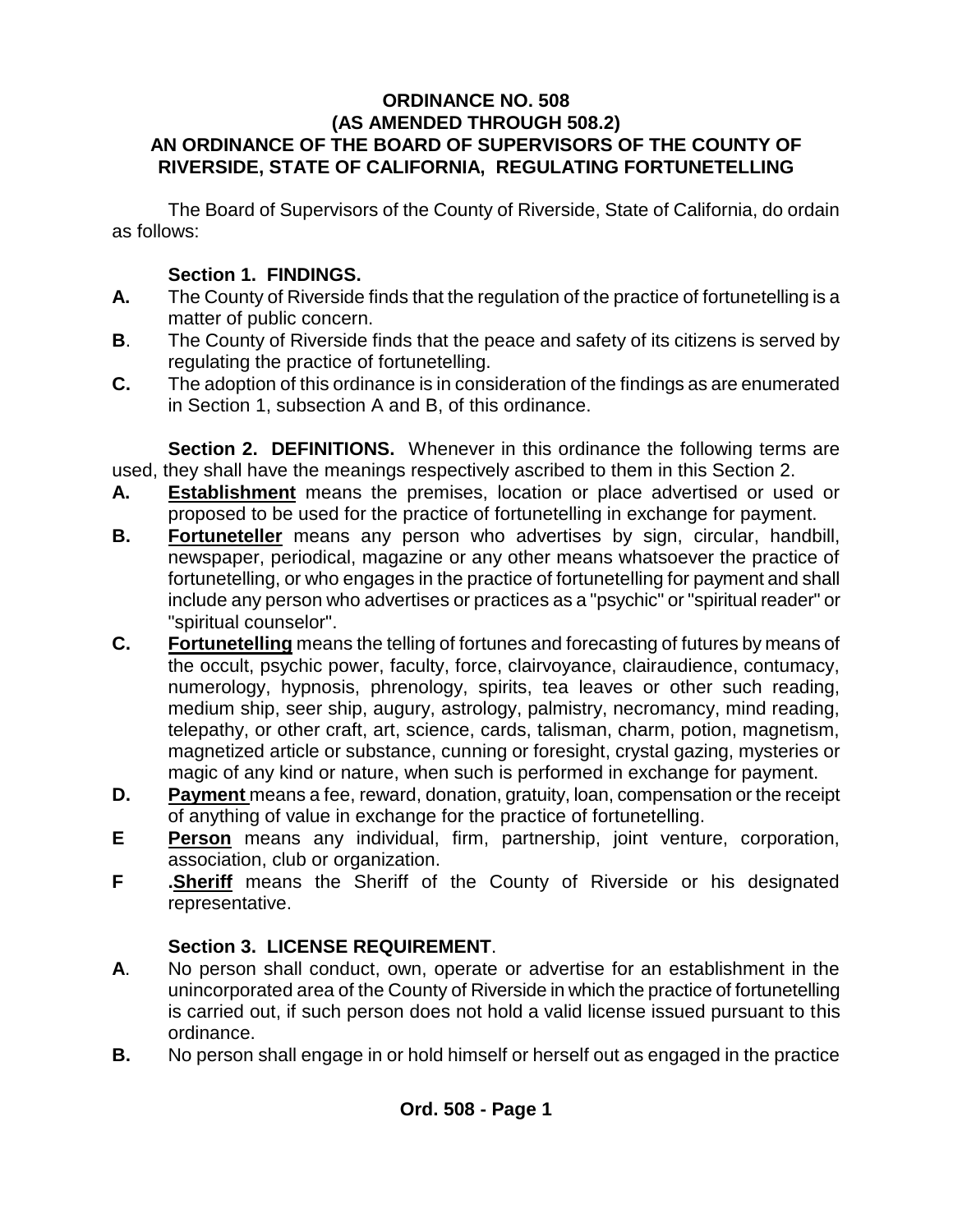of fortunetelling in the unincorporated area of the County of Riverside, if such person does not hold a valid license issued pursuant to this ordinance.

- **C**. No person shall employ in return for payment any person who practices fortunetelling or who offers to or solicits to perform fortunetelling or who holds himself or herself out to be a fortuneteller, if such person does not hold a valid license issued pursuant to this ordinance.
- **D.** Each and every person engaged or who proposes to engage in the practice of fortunetelling shall obtain a separate and individual application and renewal fees therefor. This shall include persons who engage in the practice of fortunetelling less than one common establishment.
- **E.** No license shall be issued pursuant to this ordinance to any individual under the age of eighteen (18) years.
- **F**. No license issued pursuant to this ordinance, whether original or a renewal, shall be transferable to a person other than the person to whom issued.
- **G.** All licenses and fees required by this ordinance shall be in addition to any license, permit or fee required by any applicable provision of any statute, regulation, code or other ordinance.

**Section 4. EXCEMPTIONS FROM LICENSE REQUIREMENT**. This ordinance shall not apply to:

- **A**. Any person solely by reason of the fact that he or she is in the business of entertaining the public by demonstrations of mind reading, mental telepathy, thought conveyance, or the giving of horoscopes readings, at public places and in the presence of and within the hearing of other persons and at which no questions are answered, as part of such entertainment, except in a manner to permit all persons present at such public place to hear such answers, when not conducted in connection with the business of fortunetelling.
- **B.** Any person who conducts or participates in any religious ceremony or service when such person holds a certificate of ordination as a minister, missionary, medium, healer or clairvoyant from any bona fide church or religious association maintaining a church and holding regular services, and having a creed or set of religious principles that is recognized by all churches of like faith, provided that any and all fees gratuities, donations, emoluments and profits thereof shall be regularly accounted for and paid solely to or for the benefit of said church or religious association.

# **Section 5. LAND USE AND BUILDING AND SAFETY REQUIREMENTS.**

Every person who engages in fortunetelling and who holds a license issued pursuant to this ordinance shall maintain a fixed establishment for said practice, and shall conduct said practice only on the premises of such fixed establishment and such person and establishment shall comply in full with the applicable provisions of Riverside County Ordinance No. 348 as well as all other applicable land use, building, fire, health and safety statutes, regulations, codes and ordinances. Failure or refusal to so comply shall be grounds for the denial of an application for license under this ordinance, or as appropriate, the suspension or revocation of a license issued pursuant to this ordinance.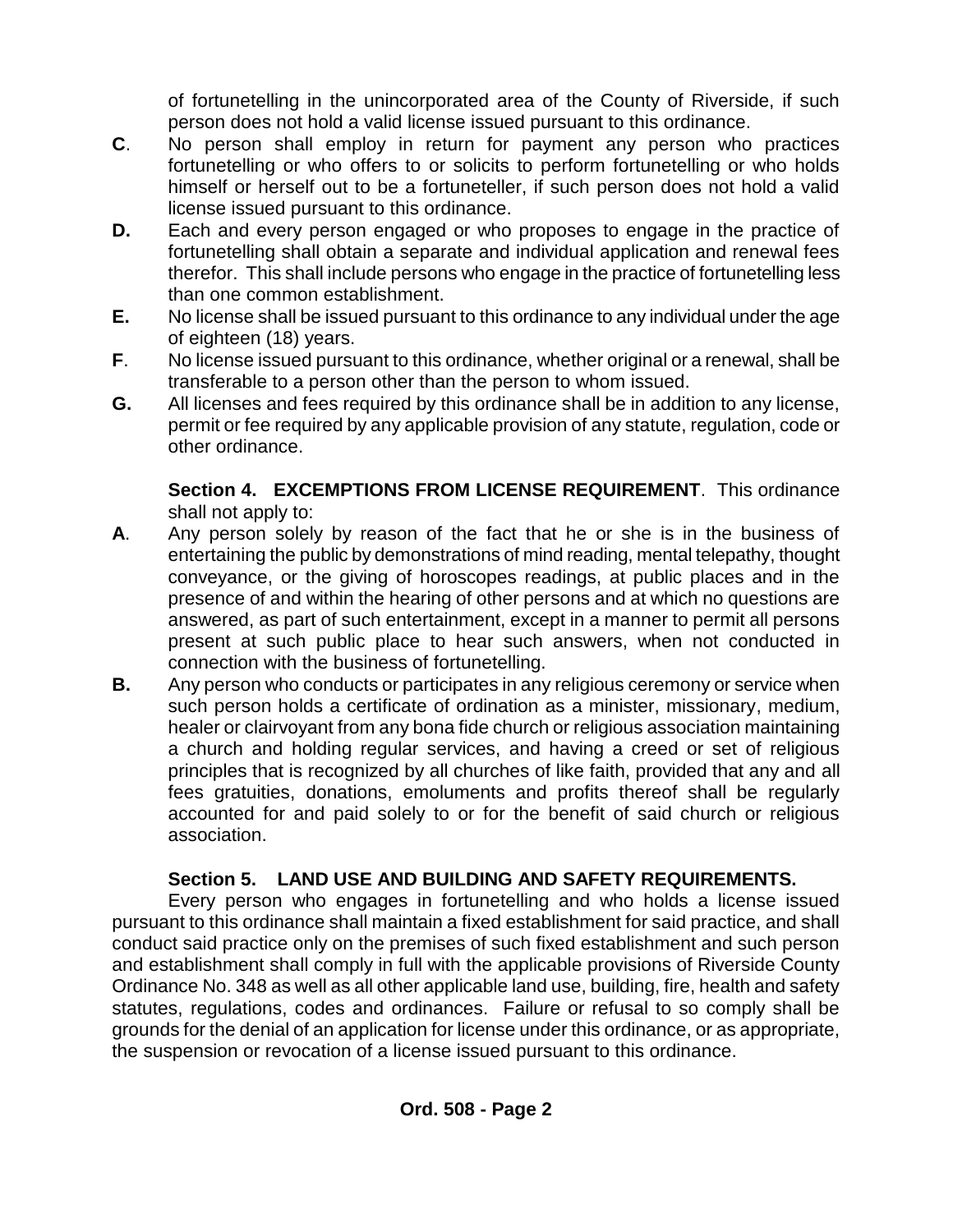## **Section 6. LICENSE APPLICATION, FEES AND OTHER REQUIREMENTS.**

- **A.** An application for a license pursuant to this ordinance shall be made to the Sheriff on forms to be provided by the Sheriff. Said license application, when completed by the applicant, shall contain the following information submitted under penalty of perjury:
	- **a.** The fully name, present residence and business addresses and the present residence and business telephone numbers of the applicant.
	- **b.** Any and all maiden, fictitious or other names ever used by the applicant.
	- **c.** All residence and business addresses of the applicant for a five (5) year period prior to the date of application.
	- **d.** The birth date and place of birth of the applicant.
	- **e.** The Social Security number and California Driver's License or California Identification Card number, or other government-issued identifying item deemed satisfactory for such purpose by the Sheriff.
	- **f.** The applicant's height, weight, hair and eye color, and a description of all distinguishing marks, scars and tattoos borne by the applicant.
	- **g.** The business, occupation and employment history of the applicant for a period of five (5) years prior to the date of application.
	- **h.** The name or names under which the applicant proposes to or does conduct the practice of fortune telling and the telephone number of the premises where such activity is to be carried on.
	- **i.** The name or names, both true and fictitious, and addresses, of any and all persons holding any interest or having any involvement in the establishment wherein the applicant proposes to or does conduct the practice of fortunetelling.
	- **j.** A statement of any and all criminal convictions, except minor traffic infractions, of the applicant, including the nature of such convictions, the date and place they occurred and the sentences therefor.
	- **k.** A listing of all fortunetelling and similar licenses or permits currently and previously held by the applicant and information as to whether any such license or permit has ever been suspended or revoked or an application for such license or permit denied, and the details of such suspension, revocation or denial, including but not limited to the date, place and reasons therefor.
	- **l.** The names and addresses of three (3) persons who have known the applicant for at least three (3) years and who will serve as character witnesses for the applicant.
	- **m.** Such other identification and information as the Sheriff may, in his discretion, deem necessary to discover and establish the validity of the material hereinabove specified as required to be set forth in the application.
- **B.** In addition to the completed application as specified in Section 6, subsection A of this ordinance, each applicant shall submit to the Sheriff, contemporaneously with the completed application, the following:
	- **a.** A California Driver's License or California Identification Card, or other valid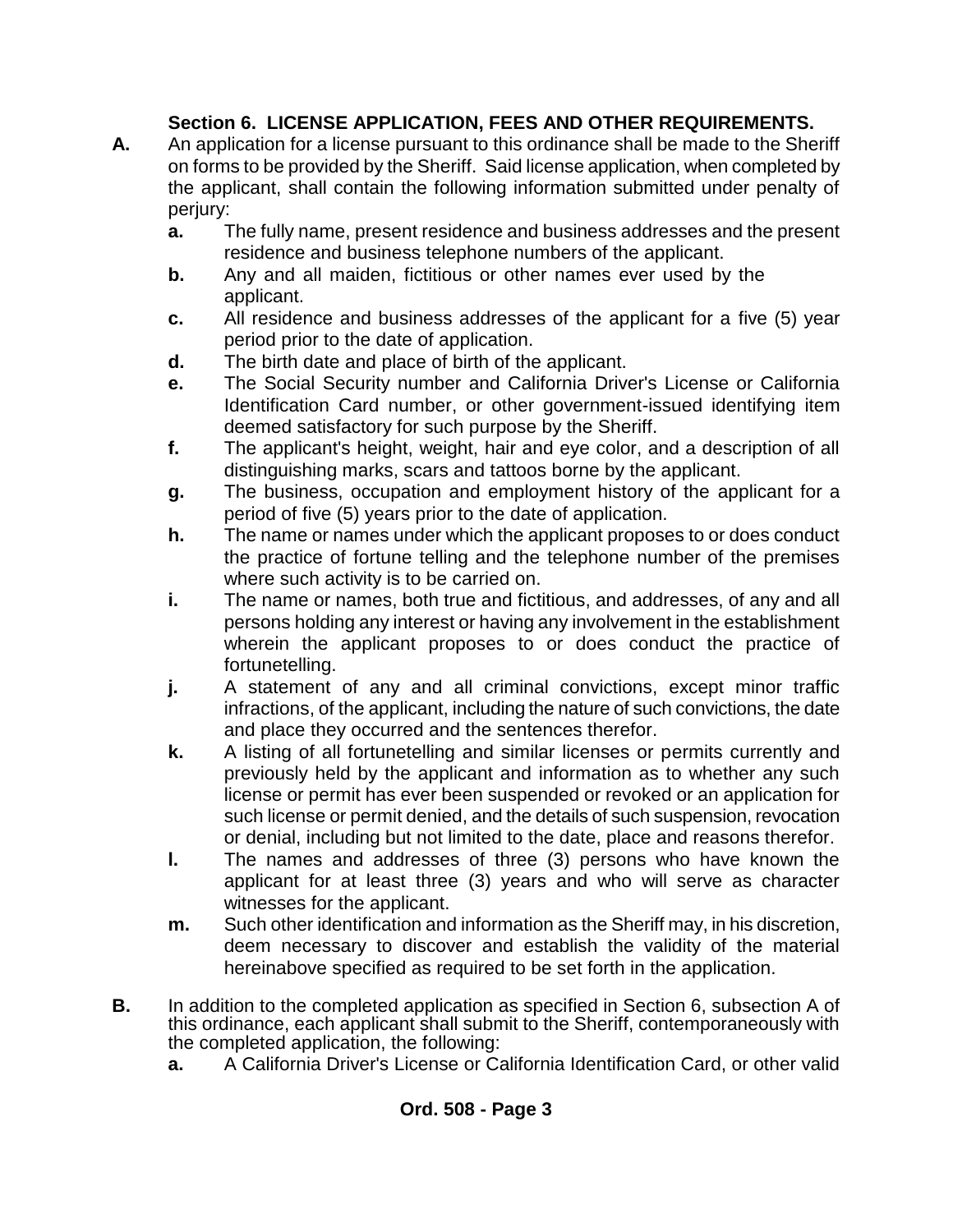documentary evidence satisfactory to the Sheriff, of the age and identity of the applicant. To be "satisfactory", said documentary evidence of age and identity shall be of official issue of some governmental agency, be currently valid, and contain a photograph of the applicant, the applicant's signature, and information respecting the applicant's weight, height, color of eyes and hair, sex, age and date of birth. Birth certificates shall not be considered satisfactory evidence of age or identity.

- **b.** A non-refundable application fee consisting of the sum of one hundred and thirty dollars (\$130.00) plus such sum as is currently charged by the Department of Justice of the State of California for a fingerprint check of an individual.
- **C**. At the time of the submission of the application and the other items as specified in Section 6, subsection A and B of this ordinance, each applicant shall submit to the following:
	- **a.** A photograph of the applicant, to be taken by the Sheriff.
	- **b.** Fingerprints of the applicant, to be taken by the Sheriff.

## **Section 7. INVESTIGATION.**

- **A.** Upon compliance with all of the requirements of Sections 5 and 6 of this ordinance, the Sheriff shall conduct and complete an investigation of the moral character and reliability of the applicant and shall either grant or deny the license within a period of thirty (30) days after the submission of the completed application and the other items required by Section 6 of this ordinance.
- **B.** Where the Sheriff determines that good cause exists therefor, the Sheriff may extend the period of investigation for a period of time not to exceed thirty (30) days, provided that the applicant is notified, in writing, that the investigation has not been completed and that the time has been extended and the duration of and reason for such extension.

# **Section 8. TERM OF LICENSE RENEWAL.**

- **A.** Licenses issued pursuant to this ordinance shall be valid for a period of one (1) year from the date of issuance.
- **B.** A valid license may be renewed for a period of one (1) year upon written application to the Sheriff made not later than fifteen (15) days after the date of expiration of the current license. Said renewal application shall be accompanied by a non-Said renewal application shall be accompanied by a nonrefundable renewal fee in the amount of one hundred and eleven dollars (\$111.00).

## **Section 9. DENIAL OF LICENSE APPLICATION.**

- **A.** The Sheriff shall not grant any application nor issue any license or any renewal thereof pursuant to this ordinance where any of the following occurs with respect to the particular application.
	- **a**. The applicant fails or refuses to furnish the information or other items required by Section 6 of this ordinance or the applicant submits false or misleading information or items.
	- **b.** The fortunetelling establishment does not comply with all of thee applicable land use, building, fire, health and safety statutes, regulations, codes and ordinances.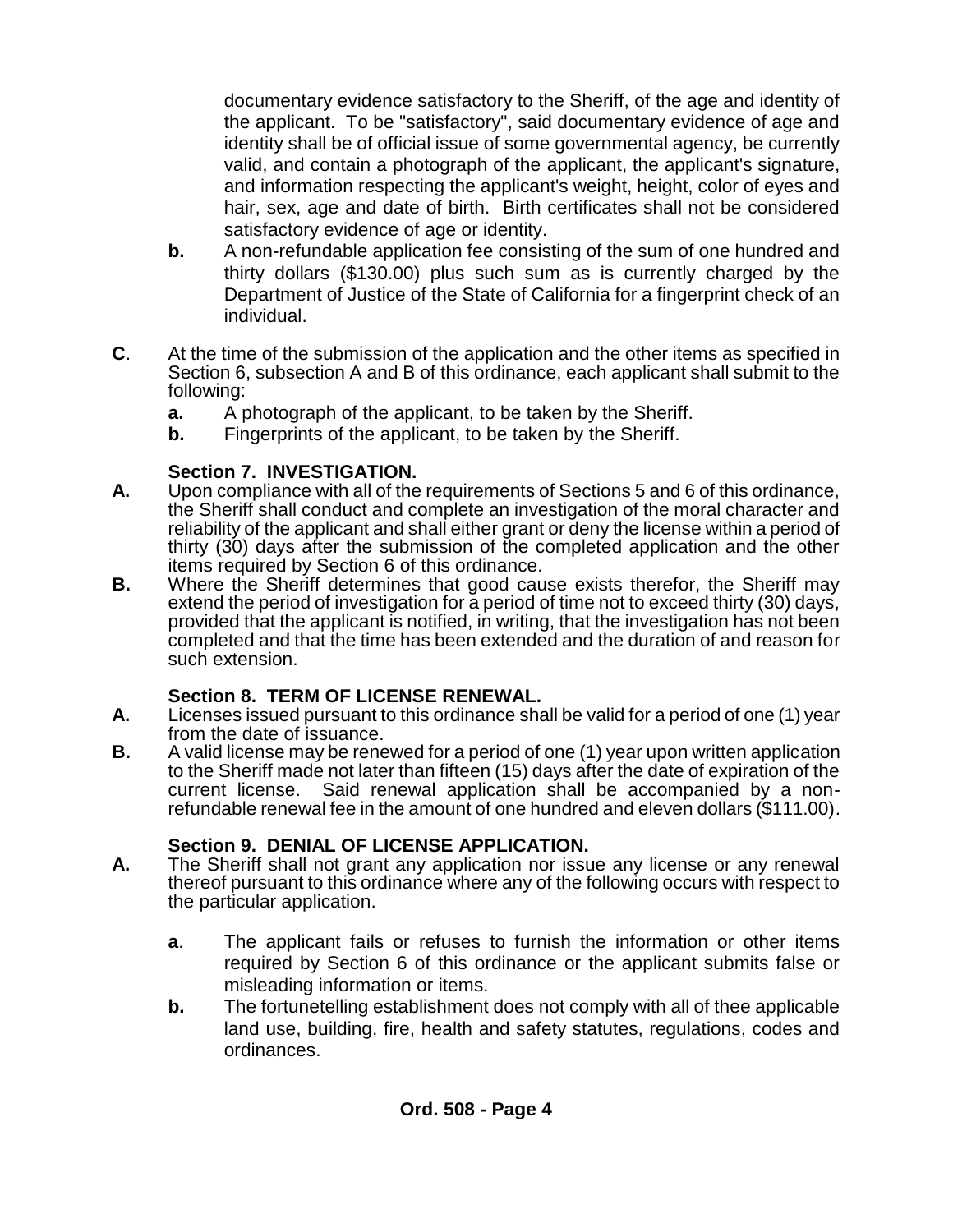- **c.** Upon receipt by the Sheriff of evidence satisfactory to the Sheriff that the applicant has been convicted of or has entered a plea of guilty or nolo contendere to any violation of any provision of this ordinance or any other statute, regulation, code or ordinance relating to morals, theft, fraud or narcotics or other controlled substance, unless the Sheriff finds that the subject offense occurred more than five (5) years prior to the date of application.
- **B.** Notice of denial of an application for a license pursuant to this ordinance or a renewal thereof shall be given to the applicant, in writing, and shall specify the grounds for such denial. Such notice shall be deemed to have been served upon personal delivery to the applicant, or five (5) days from the date such notice is deposited in the United States mail with prepaid postage affixed thereon and addressed to the applicant at his or her last known address.

#### **Section 10. SUSPENSION AND REVOCATION OF LICENSE.**

- **A.** The Sheriff shall revoke any license issued pursuant to this ordinance upon any grounds for which he may have denied the application for said license or upon the conviction of or upon the entry of a plea of guilty or nolo contendere for any violation of any provision of this ordinance or where the operation of the establishment or the licensee's conduct of fortunetelling does not comport with the peace, health, safety or general welfare of the public.
- **B.** The Sheriff may suspend any license for a period up to ninety(90) days, upon any grounds for which he may have denied the application for said license or upon the conviction of or upon the entry of a plea of guilty or nolo contendere for any violation of any provision of this ordinance or where the operation of the establishment or the licensee's conduct of fortunetelling does not comport with peace, health, safety or general welfare of the public; provided, however, that the sole purpose of such suspension shall be to afford the licensee an opportunity to correct or remedy the grounds upon which such suspension is based. In the event said grounds are not so remedied within the time afforded by the suspension, or where the Sheriff determines that such remediation cannot or will not occur in a timely manner, the Sheriff shall have discretion to terminate the suspension forthwith and revoke the subject license.
- **C.** To revoke or suspend a license issued pursuant to this ordinance, the Sheriff shall serve upon the licensee a notice, in writing, of such suspension or revocation, specifying the grounds for such suspension or revocation and in the case of suspension, the duration of such suspension. Such notice shall be deemed to have been served upon personal delivery to the licensee, or five (5) days from the date such notice is deposited in the United States mail with prepaid postage affixed thereon and addressed to the licensee at his or her last known address.
- **D.** A revoked permit shall be surrendered to the Sheriff not later than ten (10) days following receipt by the licensee of notice of revocation.
- **E.** A licensee whose license has been revoked may not re-apply for a new license pursuant to this ordinance for a period of one (1) year from the date of revocation unless the Board of Supervisors, upon the written request of the licensee and for good cause shown, shall determine that some shorter period shall apply. Such request shall be made in conjunction with and as part of an appeal pursuant to Section 11 of this ordinance and the procedural provisions of said Section 11 shall be applicable thereto.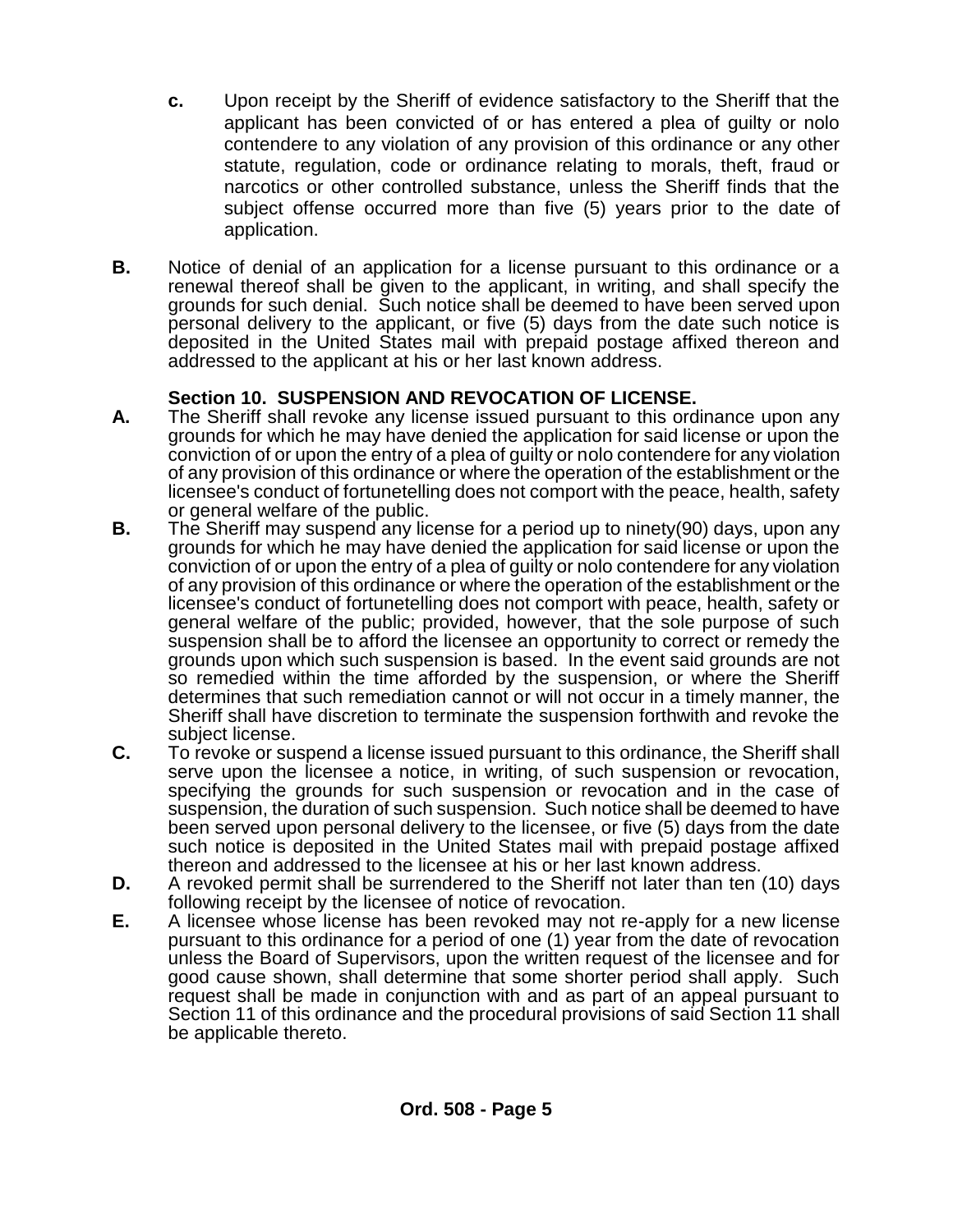#### **Section 11. APPEALS FROM SUSPENSIONS AND REVOCATIONS OF LICENSES AND DENIALS OF LICENSE APPLICATIONS.**

**A.** Within thirty (30) days of the service of notice of suspension or revocation of a license issued pursuant to this ordinance or a notice of denial of an application for a license issued pursuant to this ordinance or a notice of denial of an application for a license pursuant to this ordinance or renewal thereof, the licensee or applicant may appeal said suspension, revocation or denial by filing a notice of appeal, in writing, with the Clerk of the Board of Supervisors. Said notice of appeal shall set forth the reason or reasons the appellant believes the suspension, revocation or denial is improper. The Clerk shall give written notice to the appellant of the time and place of the appeal hearing, said notice to be given in the manner specified in Sections 9 and 10 of this ordinance for the service of notices of suspension, revocation and denial. The appeal shall be heard by the Board of Supervisors and such hearing shall be scheduled by the Clerk of the Board for a time not later than thirty (30) days from the receipt by the Clerk of the notice of appeal, except that upon a request made prior to said hearing, in writing, and directed to the Clerk, said hearing may be continued to a later date. The Board of Supervisors may, after hearing said appeal, affirm, amend or reverse the suspension, revocation or denial, and may take such other action as it deems appropriate. In conducting the appeal hearing, the Board of Supervisors shall not be bound by the formal rules of evidence. To be admissible, evidence shall be of the type upon which responsible persons are accustomed to rely in the conduct of serious affairs.

## **Section 12. NOTIFICATION OF CHANGES.**

- **A.** Any person who holds a valid license issued pursuant to this ordinance or whose application for a license under this ordinance is pending, shall report to the Sheriff, in writing, of any change in the ownership of the establishment owned or operated by such person or where such person is employed in an establishment, any change in the geographical location of such establishment, or any material change in any of the information contained in the license application or the application for renewal thereof. Such report shall be made not later than ten (10) days after the licensee or applicant learns of such change.
- **B.** Such change shall be approved by the Sheriff upon his determination that the provisions of this ordinance and all other applicable statutes, regulations, codes and ordinances have been fully met and upon the payment by the licensee or applicant of a non-refundable change fee in the amount of fifty dollars (\$50.00).
- **C.** Failure to make such report as required by this Section 12, shall be grounds for the suspension or revocation of a license issued pursuant to this ordinance or the denial of an application for a license or the renewal thereof pursuant to this ordinance.

**Section 13. DISPLAY OF LICENSE**. A license issued pursuant to this ordinance to a furtuneteller or to a person who owns, operates, conducts or maintains an establishment shall be prominently displayed at the establishment thus licensed and at such establishment where the person thus licensed engages or proposes to engage in fortunetelling.

**Section 14. HOURS PERMITTED**. It shall be unlawful to keep open to the public any establishment or to conduct any fortunetelling activity on any day of the week between the hours of 12:00 midnight and 7:00 a.m.

**Section 15. RECORDS.** Every person operating an establishment under a license issued pursuant to this ordinance shall keep accurate business records. Said records shall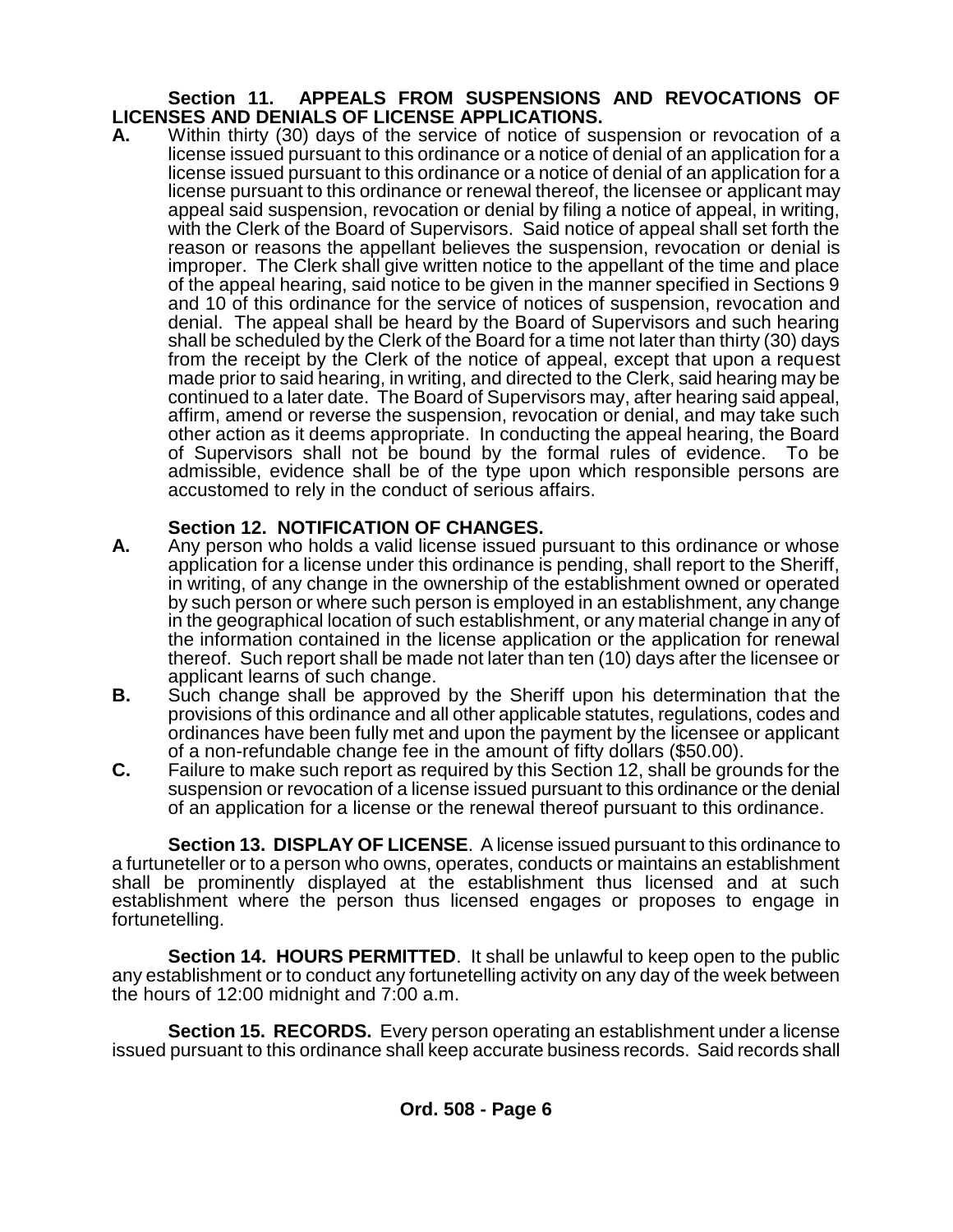be maintained and open for inspection for a period of three (3) years and shall be kept on the premises of the establishment. Failure or refusal to keep and maintain such records as provided herein shall be grounds for the suspension or revocation of a license issued pursuant to this ordinance.

**Section 16. INSPECTIONS**. The Sheriff shall have the right to enter the establishment from time to time as deemed appropriate by the Sheriff and not less than once per year for the purpose of conducting therein a reasonable inspection to insure that all of the applicable provisions of law are being complied with therein. Such inspections shall be made during reasonable hours, and such inspections may, in the discretion of the Sheriff, be made without prior notice to the owner or operator of the establishment. As a condition of the issuance of a license pursuant to this ordinance, each owner and operator of an establishment shall agree to allow such entry and inspection and such agreement shall be made a part of the license application. Failure or refusal on the part of the owner or operator of an establishment to allow such inspection shall be grounds for denial of an application for a license pursuant to this ordinance or for suspension or revocation of a license issued pursuant to this ordinance.

**Section 17. ADJUSTMENTS OF FEES**. All of the fees set forth in this ordinance shall be in effect until the Board of Supervisors shall, by resolution, fix some other fees upon the basis of a cost-analysis as determined by the Riverside County Auditor-Controller.

#### **Section 18. VIOLATIONS**

- **A.** Any person violating any of the provisions or failing to comply with any of the mandatory requirements of the ordinances of the county shall be guilty of an infraction unless the violation is made a misdemeanor by ordinance.
- **B.** Except in cases where a different punishment is prescribed by any ordinance of the county, any person convicted of a misdemeanor for violation of an ordinance of the county is punishable by a fine of not more than one thousand dollars (\$1,000) or by imprisonment not to exceed six months, or both such fine and imprisonment.
- **C.** Any person convicted of an infraction for violation of an ordinance of the county is punishable by a penalty of not more than two hundred fifty dollars (\$250.00).
- **D.** Each such person shall be guilty of a separate offense for each and every day during any portion of which any violation of any provision of the ordinances of the county is committed, continued or permitted by any such person, and such person shall be punishable accordingly.

**Section 19. OTHER REMEDIES**. The provisions of Section 18 of this ordinance are to be construed as added remedies and not in conflict or derogation of any other actions or proceedings or remedies otherwise provided by law.

**Section 20. SEVERABILITY**. If any provision, clause, sentence or paragraph of this ordinance or the application thereof to any person or circumstances shall be held invalid, such invalidity shall not affect the other provisions or application of the provisions of this ordinance which can be given effect without the invalid provision or application, and to